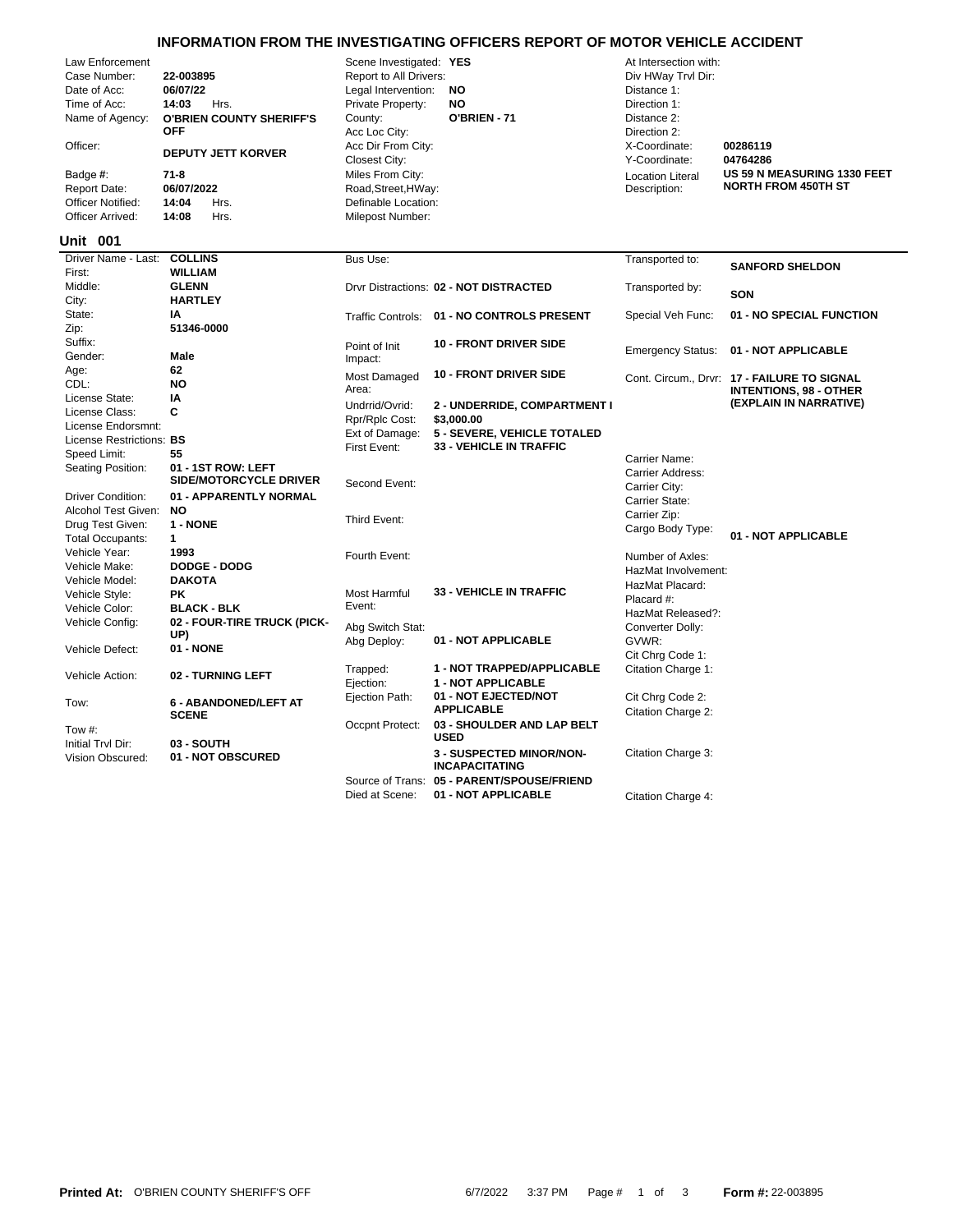#### **002 Unit**

| UIIIL VU <i>l</i>            |                               |                  |                                            |                             |                                            |
|------------------------------|-------------------------------|------------------|--------------------------------------------|-----------------------------|--------------------------------------------|
| Driver Name - Last:          | <b>LEFTWICH</b>               | Bus Use:         |                                            | Transported to:             |                                            |
| First:                       | <b>ALONZO</b>                 |                  |                                            |                             |                                            |
| Middle:                      |                               |                  | Drvr Distractions: 02 - NOT DISTRACTED     | Transported by:             |                                            |
| City:                        | <b>DELTONA</b>                |                  |                                            |                             |                                            |
| State:                       | FL.                           |                  | Traffic Controls: 01 - NO CONTROLS PRESENT | Special Veh Func:           | 01 - NO SPECIAL FUNCTION                   |
| Zip:                         | 32738-9586                    |                  |                                            |                             |                                            |
| Suffix:                      |                               | Point of Init    | <b>12 - FRONT MIDDLE</b>                   |                             | 01 - NOT APPLICABLE                        |
| Gender:                      | Male                          | Impact:          |                                            | <b>Emergency Status:</b>    |                                            |
| Age:                         | 41                            | Most Damaged     | <b>12 - FRONT MIDDLE</b>                   |                             | Cont. Circum Drvr: 88 - NO IMPROPER ACTION |
| CDL:                         | <b>YES</b>                    | Area:            |                                            |                             |                                            |
| License State:               | FL.                           | Undrrid/Ovrid:   | 1 - NONE                                   |                             |                                            |
| License Class:               | A                             | Rpr/Rplc Cost:   | \$20,000.00                                |                             |                                            |
| License Endorsmnt: AX        |                               | Ext of Damage:   | <b>4 - DISABLING DAMAGE</b>                |                             |                                            |
| <b>License Restrictions:</b> |                               | First Event:     | <b>33 - VEHICLE IN TRAFFIC</b>             |                             |                                            |
| Speed Limit:                 | 55                            |                  |                                            | Carrier Name:               | <b>ZMILE INC</b>                           |
| Seating Position:            | 01 - 1ST ROW: LEFT            |                  |                                            | Carrier Address:            | <b>188 WILLOW BND</b>                      |
|                              | <b>SIDE/MOTORCYCLE DRIVER</b> | Second Event:    |                                            | Carrier City:               | <b>BOLINGBROOK</b>                         |
| <b>Driver Condition:</b>     | 01 - APPARENTLY NORMAL        |                  |                                            | Carrier State:              | IL.                                        |
| Alcohol Test Given:          | <b>NO</b>                     |                  |                                            | Carrier Zip:                | 60490                                      |
| Drug Test Given:             | 1 - NONE                      | Third Event:     |                                            | Cargo Body Type:            |                                            |
| <b>Total Occupants:</b>      | $\mathbf 1$                   |                  |                                            |                             | 01 - NOT APPLICABLE                        |
| Vehicle Year:                | 2020                          | Fourth Event:    |                                            | Number of Axles:            | 6                                          |
| Vehicle Make:                | <b>FREIGHTLINER - FRHT</b>    |                  |                                            | HazMat Involvement: 02 - NO |                                            |
| Vehicle Model:               | <b>TR</b>                     |                  |                                            | HazMat Placard:             |                                            |
| Vehicle Style:               | TR                            | Most Harmful     | <b>33 - VEHICLE IN TRAFFIC</b>             | Placard #:                  |                                            |
| Vehicle Color:               | <b>BEIGE - BGE</b>            | Event:           |                                            | HazMat Released?:           |                                            |
| Vehicle Config:              | 13 - TRACTOR/SEMI-TRAILER     | Abg Switch Stat: |                                            | Converter Dolly:            | 2                                          |
|                              |                               | Abg Deploy:      | 03 - NOT DEPLOYED                          | GVWR:                       | 3 - 26,001 LBS OR MORE                     |
| Vehicle Defect:              | 01 - NONE                     |                  |                                            | Cit Chrg Code 1:            |                                            |
|                              |                               | Trapped:         | 1 - NOT TRAPPED/APPLICABLE                 | Citation Charge 1:          |                                            |
| Vehicle Action:              | 01 - MOVEMENT ESSENTIALLY     | Ejection:        | <b>1 - NOT APPLICABLE</b>                  |                             |                                            |
|                              | <b>STRAIGHT</b>               | Ejection Path:   | 01 - NOT EJECTED/NOT                       | Cit Chrg Code 2:            |                                            |
| Tow:                         | 3 - DISABLED - OFFICER        |                  | <b>APPLICABLE</b>                          | Citation Charge 2:          |                                            |
|                              | <b>ARRANGED</b>               | Occpnt Protect:  | 03 - SHOULDER AND LAP BELT                 |                             |                                            |
| Tow $#$ :                    | 2200052                       |                  | <b>USED</b>                                |                             |                                            |
| Initial Trvl Dir:            | 03 - SOUTH                    |                  |                                            | Citation Charge 3:          |                                            |
| Vision Obscured:             | 01 - NOT OBSCURED             |                  | 5 - UNINJURED                              |                             |                                            |
|                              |                               |                  | Source of Trans: 01 - NOT TRANSPORTED      |                             |                                            |
|                              |                               | Died at Scene:   | 01 - NOT APPLICABLE                        | Citation Charge 4:          |                                            |
|                              |                               |                  |                                            |                             |                                            |

#### **Accident Environment**

| First Harmful Event Loc:                      | 01 - ON ROADWAY                | <b>Roadway Characteristics</b>    |                                                     |
|-----------------------------------------------|--------------------------------|-----------------------------------|-----------------------------------------------------|
| Manner of Crash/Collision:                    | 06 - SIDESWIPE, SAME DIRECTION | Environment:                      | 01 - NONE APPARENT                                  |
| Light Conditions:                             | <b>1 - DAYLIGHT</b>            | Roadway:                          | 01 - NONE APPARENT                                  |
| <b>Weather Conditions:</b>                    | 01 - CLEAR                     |                                   |                                                     |
|                                               |                                | Type of Road Junc/Feat:           | 01 - NON-JUNCTION/NO SPECIAL FEATURE                |
| Surface Conditions:                           | $01 - DRY$                     |                                   |                                                     |
|                                               |                                | FRA No.:<br>Horizontal Alignment: |                                                     |
| Workzone Related:<br>Activity:                | <b>NO</b>                      | <b>Vertical Alignment:</b>        |                                                     |
| Location:<br>Type:<br><b>Workers Present:</b> |                                |                                   | First Harmful Evt of Crash: 33 - VEHICLE IN TRAFFIC |
| Narrativo                                     |                                |                                   |                                                     |

#### **Narrative**

The driver of unit one was traveling south of Silver Ave, slowing down to make a left turn into a driveway at 4480 Silver Ave. Unit one was pulling a homemade trailer that is not registered, with a lawn mower on it.

Unit two was traveling south on Silver Ave when the driver stated unit one was driving slowly, started to move to the right, then turned left. Unit two began passing unit one as unit one turned in front of unit two. Unit two struck the driver's side of unit one totaling the vehicle. Unit one locked up his brakes leaving 404 feet of skid. Unit two was damaged in the front.

The trailer being pulled by unit one was equipped with lights, however, there was no wiring near the hitch area on unit one. Therefore, no brake lights or turn signals were functioning on the trailer. Unit two is equipped with a dash camera. A review of the video showed unit one slowing, moving slightly to the right and then turning left. It showed unit two moving to the opposite lane to pass unit one right before unit one begins his left turn. It does not appear from the video that unit one had his turn signal activated. The driver of unit one stated he had<br>his turn signal activated. The